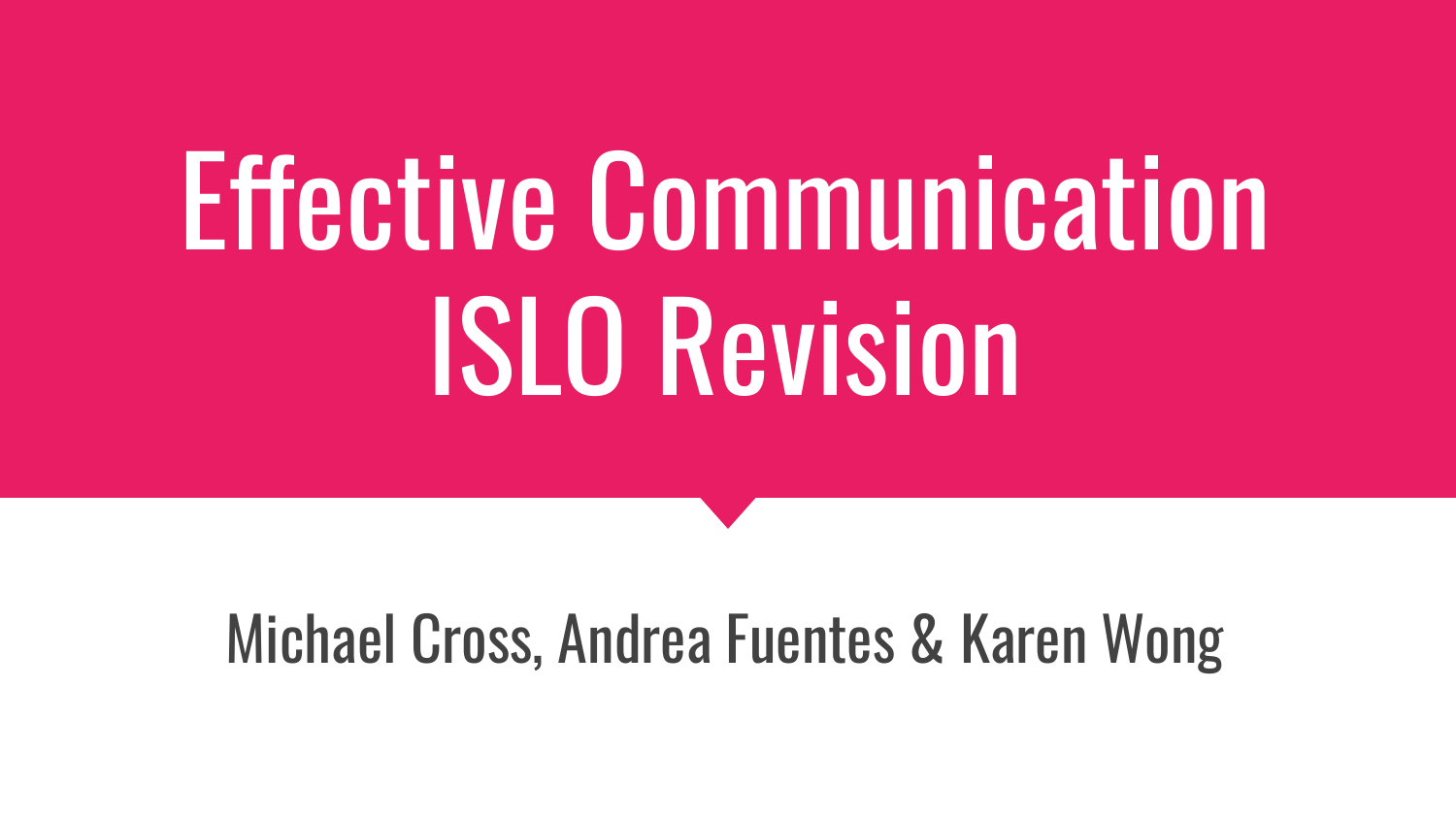# Effective Communication ISLO Indicators

### Original ISLO Language

- Analyze and comprehend oral, written, and other sensory information
- Effectively construct and deliver a message to express ideas through speaking or writing.
- Provide appropriate responses to establish shared meaning.
- Demonstrate appropriate social skills in group settings, being receptive to alternative ideas and feelings.

## Revised ISLO Language

● **COMPREHENSION AND ANALYSIS:** Analyze and comprehend **verbal and nonverbal media**. **MESSAGE DELIVERY: effectively** construct and deliver messages to **express ideas and establish shared meaning. ● CIVIL DISCOURSE COMMUNICATION FRAMEWORK: develop a non-hierarchical communication framework that establishes shared meaning through a sensitivity and receptivity to intersectional, cultural diversity.**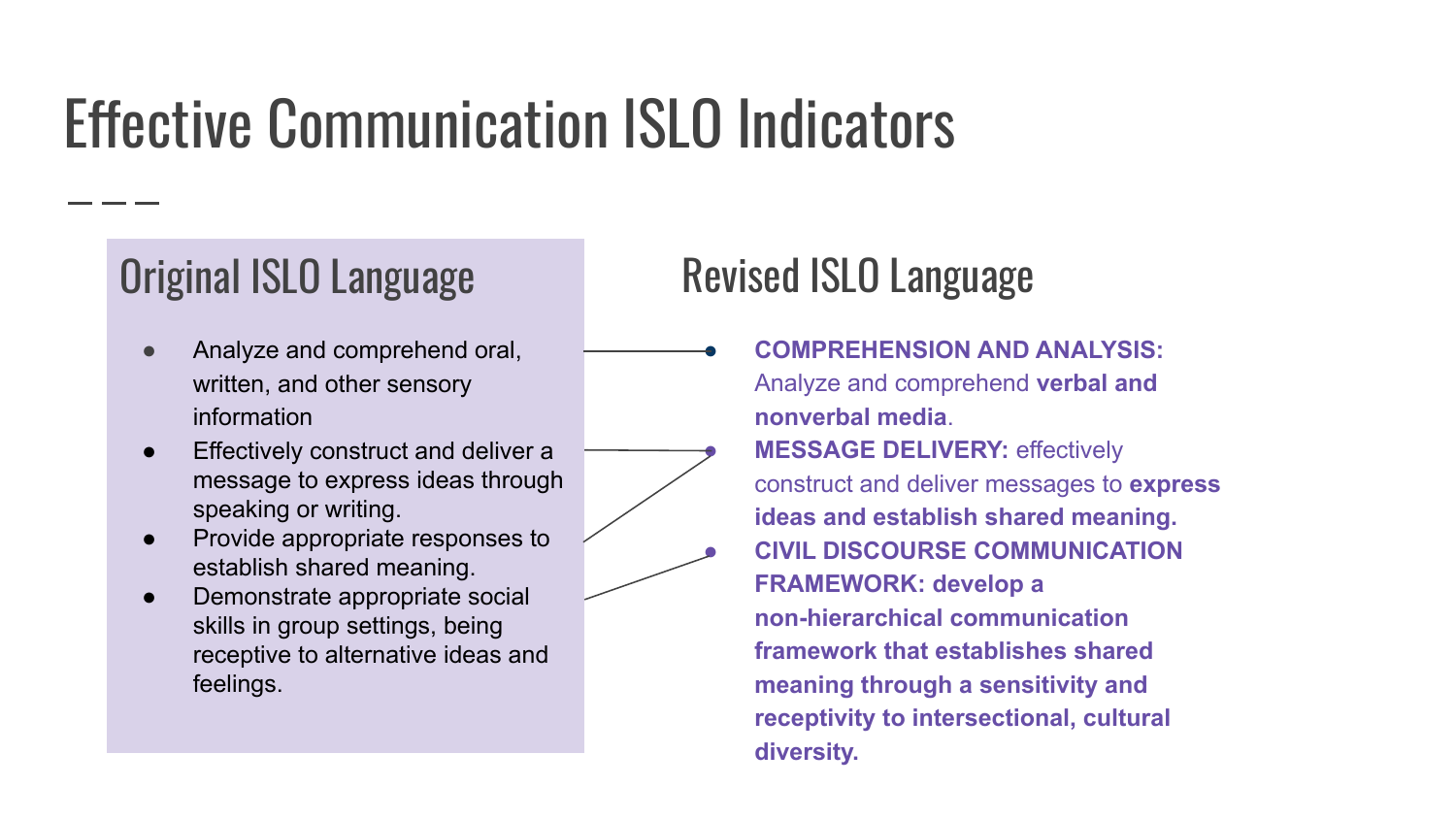Comprehension and Analysis Rubric Language Comprehend and analyze verbal and non verbal media

Original key points

Selects **logical structure** to organize a message - convince the audience

Analysis; uses **evidence,** detail, illustration **to convince audience** or to analyze message

Revised key points

Uses **appropriate evidence + other** background **information** Complex, **nuanced interpretation**

**Verbal and nonverbal media**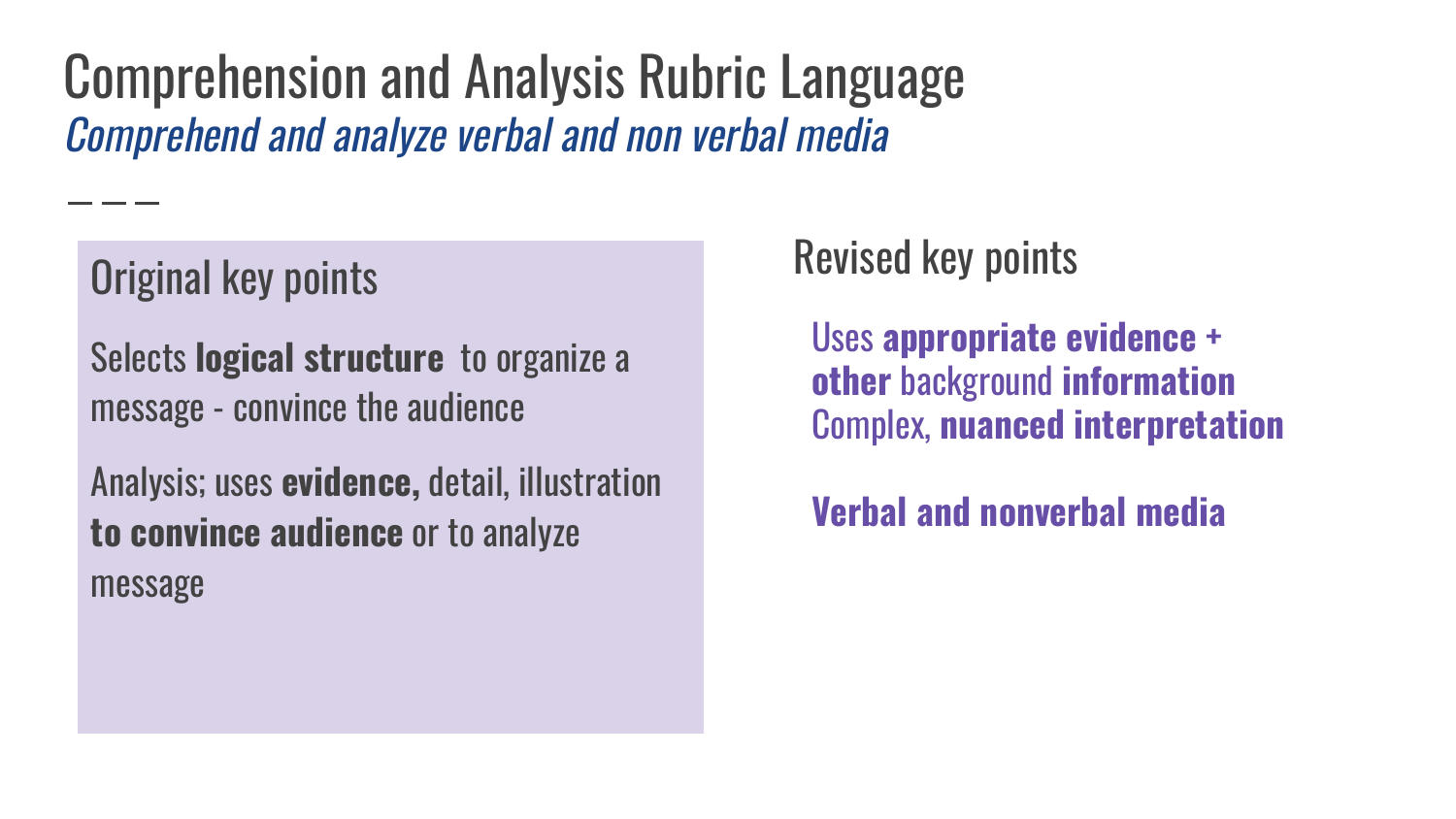## Message Delivery Rubric Language

Effectively construct & deliver messages to express ideas & establish shared meaning

### Original key points

Communicates the intended written/oral message

Uses vocabulary that fits the topic, audience and situation.

Overcomes communication barriers.

#### Revised key points

Communicates the intended message **while establishing shared meaning (irregardless of medium)**.

**Establishes shared meaning through effective organization, content and/or language that suits the purpose, audience and context.**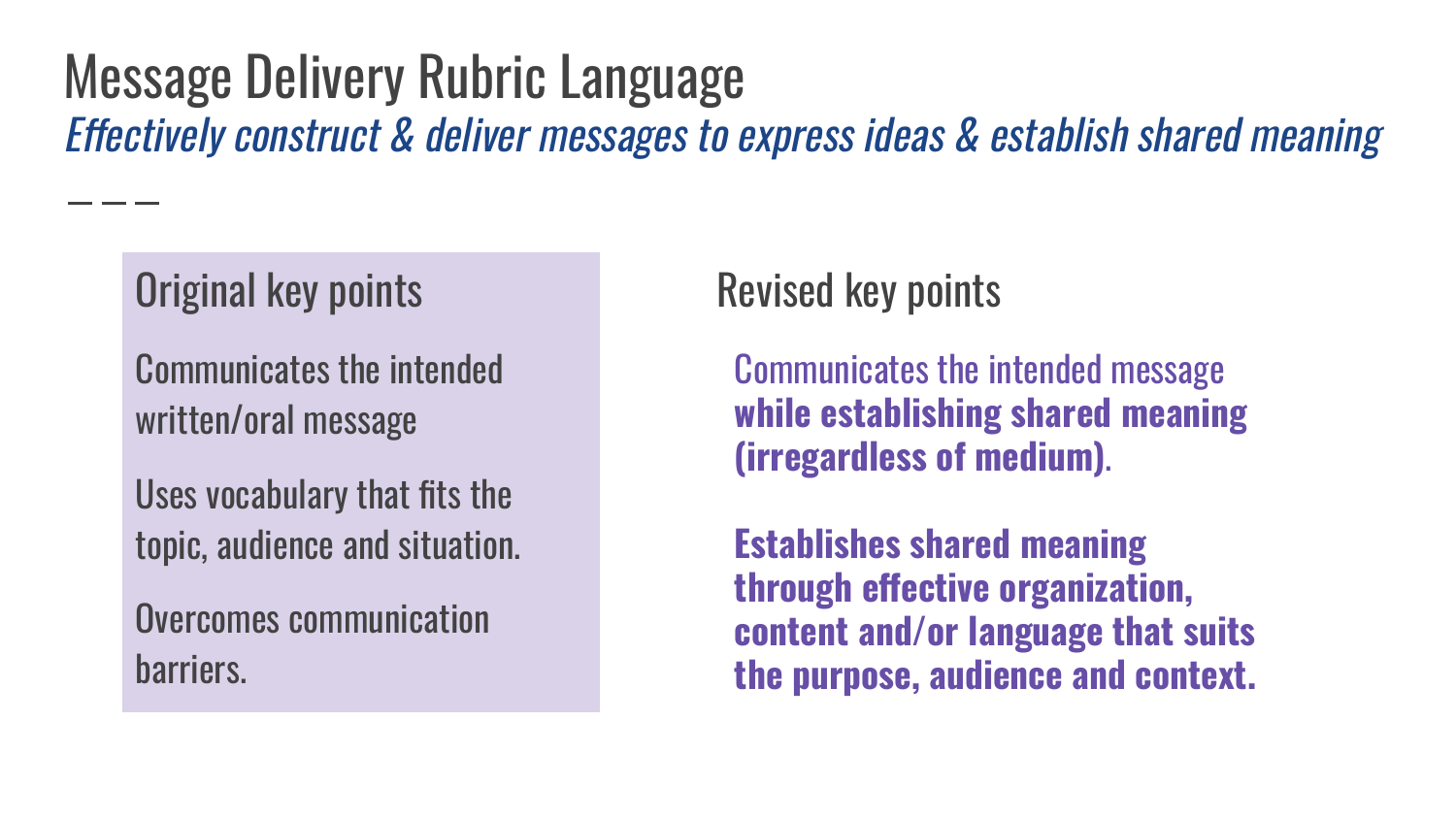Civil Discourse Communication Framework (new) Non-hierarchical communication framework - shared meaning - diversity

Original key points (Social Interaction) Appropriate social skills Receptive to ideas & feelings Helpful, empathetic, cooperative Contributes to group progress

Revised key points

**Receptive to different cultures, & communication styles**

**Civic Discourse**

**Active listening**

**Positionality in communication-non hierarchical framework**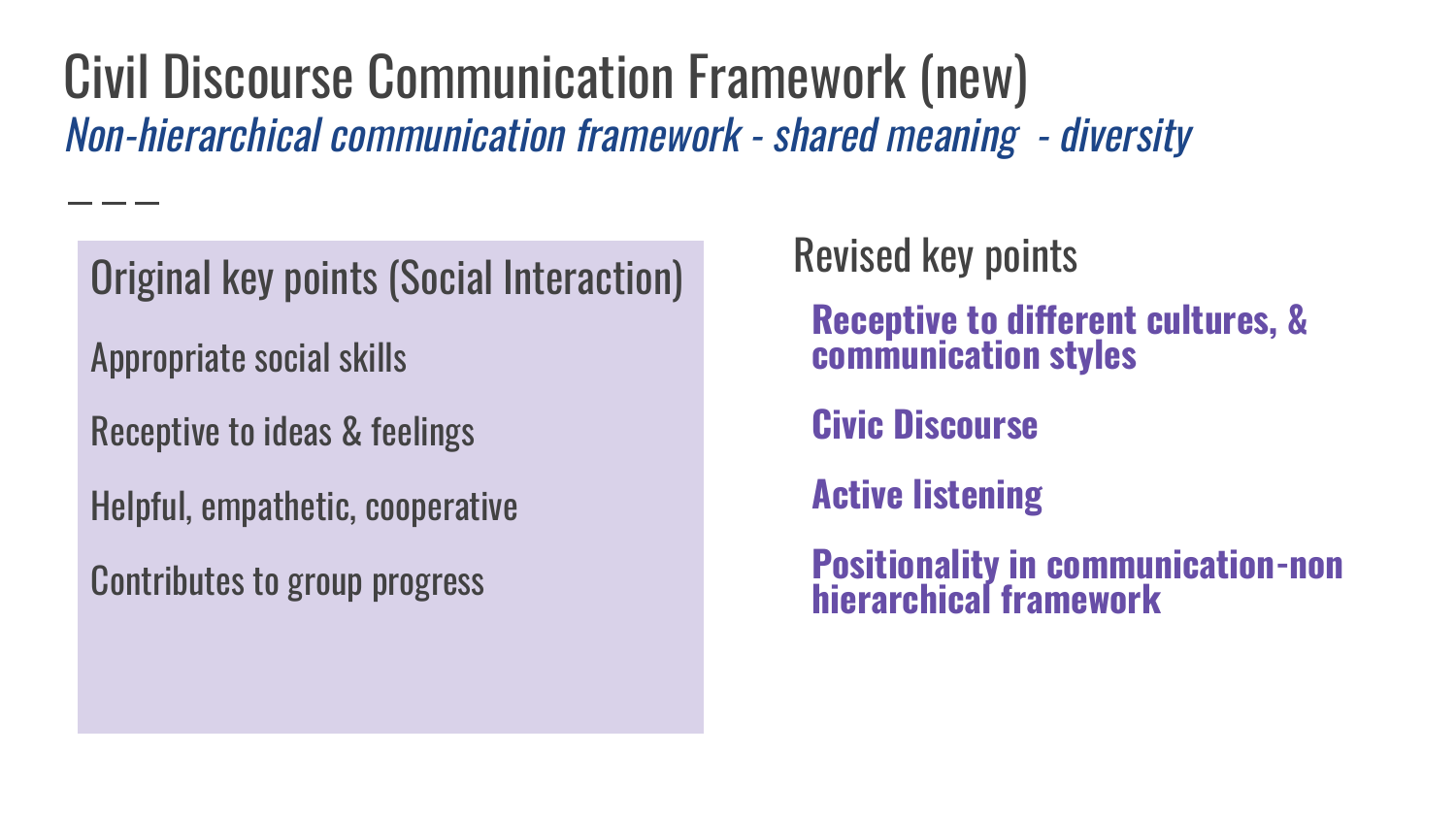# General v. Specific (Civil Discourse)

#### **General (Exceeding)**

**Communication framework** is sensitive and receptive to **different cultures** and communication styles while keeping civic discourse at the forefront of **shared meaning** and demonstrating **active listening**.

#### **Specific (Exceeding)**

Student articulates an awareness of how **positionality impacts communication,** participates in **intersectional, cultural**  differences in verbal and nonverbal communication, and overall skillfully generates a **shared understanding** despite these differences, **listening generously to understand**.